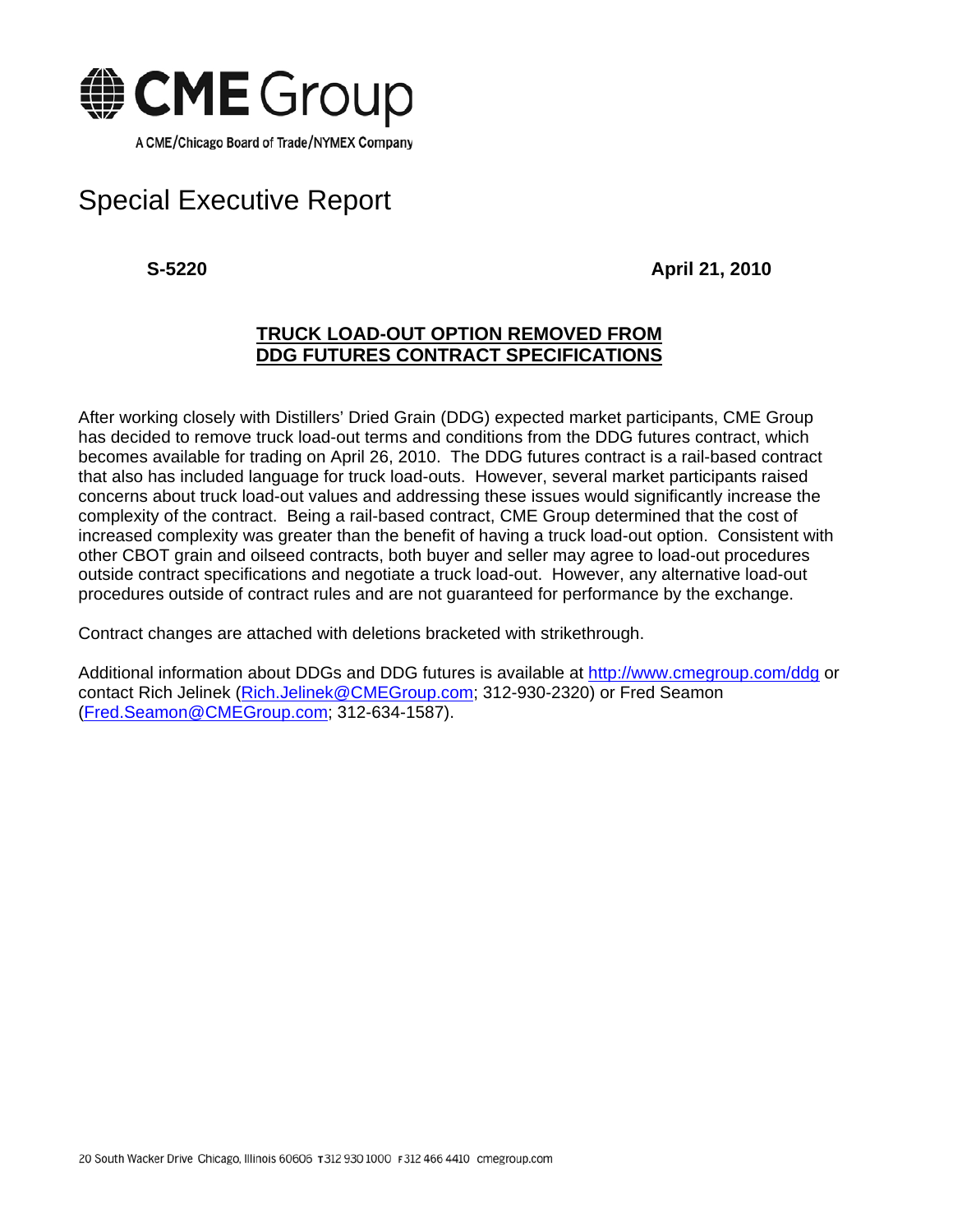- 41109.B. Loading and Shipment of Distillers' Grains Against Distillers' Dried Grain Shipping **Certificates** 
	- (a) The operator of a shipping plant issuing Distillers' Dried Grain Shipping Certificates shall limit the number of Shipping Certificates issued to an amount not in excess of 15 times its registered total daily rate of loading plus the amount of distillers' grains in store (not limited to distillers' grains meeting minimum contract standards). All such distillers' grains in store must be stored in facilities for which the capacity has been registered and which have been inspected by the Registrar. The shipper shall register his total daily rate of loading covered hopper cars at not less than 40% nor more than 100% of his maximum 24 hour Distillers' Grain production capacity. Each plant must be regular for a minimum total daily rate of loading of 200 tons per day.
	- (b) Each regular plant shall be required to complete load-out of distillers' grains against cancelled Shipping Certificates within fifteen calendar days following the date of cancellation. The date of completed load-out shall be the bill of lading date.
	- (c) The shipper shall assess a premium charge of 8 cents per ton per calendar day for each day a Distillers' Dried Grain Shipping Certificate is outstanding starting the day after the date of registration by the Registrar. When rail loading orders specify shipment within fifteen calendar days, the premium charge shall continue through the business day following the receipt of loading orders. Otherwise, the premium charge shall continue through the day of rail loading. "Business days" are those on which the Exchange is open for trading Distillers' Dried Grain.
	- (d) The shipper shall maintain, in the immediate vicinity of the Exchange, either an office, or a duly authorized representative or agent approved by the Exchange, where owners of Shipping Certificates may pay premium charges and file loading orders and shipping instructions.
	- (e) Rail Loading Procedures
		- 1. The buyer requesting rail load-out will furnish written rail loading orders and shipping instructions to the shipper by the close of business on the first business day following the date of cancellation of the Shipping Certificates. The shipper is responsible for providing railcars, loading distillers' grains into the railcars, and transporting the distillers' grains to the location specified by the buyer within the contiguous United States. Each regular facility will be associated with a particular rail junction with regular facilities east of the Mississippi associated with Chicago and regular facilities west of the Mississippi associated with Council Bluffs. The buyer shall pay the shipper the public tariff rate plus any fuel surcharges for distillers' dried grains from the regular facility's associated rail junction to the buyer's destination.
		- 2. A regular shipper may provide product meeting specifications from another facility provided the buyer is not adversely affected with regard to timing or quality. All rules specified herein apply to all load-outs including load-outs from alternative origins. The regular shipper is responsible for load-outs and delivery consistent with these rules even when the origin is different from the regular facility.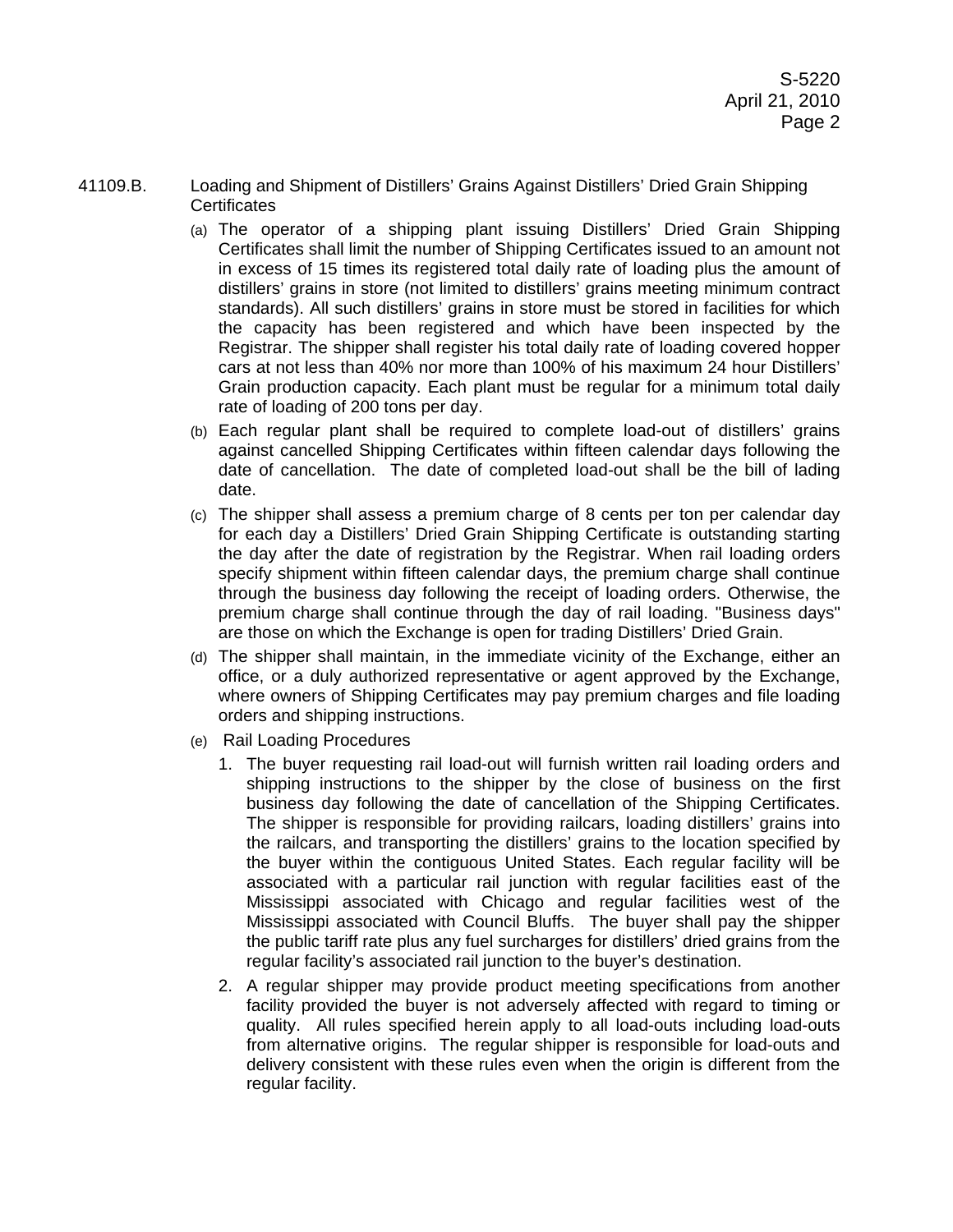- 3. The shipper is responsible for all transportation costs up to 48 hours after the constructive placement of railcars at the buyer's destination. The buyer is responsible for any unloading charges and for any demurrage charges 48 hours after constructive placement. All demurrage charges must be substantiated with a citation of car numbers loaded against cancelled Shipping Certificates with tariff demurrage rates to apply.
- 4. Loadings will be in bulk, and shipments will be subject to the existing freight tariff Rules and Regulations of the railroads on file with the Interstate Commerce Commission at the time of loading. The shipper is responsible for loading suitable owned or leased railcars.
- 5. All loading orders and shipping instructions received prior to 2:00 p.m. on a given business day shall be considered dated that day and shall be entitled to equal treatment. Orders received after 2:00 p.m. on a business day shall be considered dated the following business day.
- 6. When rail loading orders and shipping instructions are received by 2:00 p.m. of any given business day, the shipper will advise the owner by 10:00 a.m. the following business day of loading dates and tonnage due. Notification will be by telephone, fax or email.
- 7. The shipper shall load cars at the shipping plant designated in the Shipping Certificate. If it becomes impossible to load at the designated shipping plant because of an Act of God, fire, flood, wind, explosion, war, embargo, civil commotion, sabotage, law, act of government, labor difficulties or unavoidable mechanical breakdown or other force majeure, the shipper will arrange for covered hopper cars to be loaded at another regular shipping plant in conformance with the Shipping Certificate. If the aforementioned condition of impossibility prevails at a majority of regular shipping plants, then shipment may be delayed for the number of days that such impossibility prevails at a majority of regular shipping plants.
- 8. Rail loading orders involving one or more Shipping Certificates shall be considered as one lot. The minimum amount shipped against each loading order shall be the number of Shipping Certificates specified therein times 100 tons. A tolerance of 6 tons under or over the total may be shipped to be settled at the market value, expressed as a basis, for distillers' dried grains FOB at the facility at the time of loading of the last car of the order. Before rail cars are loaded, the taker and maker of delivery shall agree on a basis over or under the nearby futures at which overfills and underfills will be settled. On the day that the weight tolerance becomes known to both parties, the flat price settlement will be established by applying the basis to the nearby futures month settlement price on the day of loading. If the day of loading is the last trading day in the nearby futures month, the next following futures month will be used for settlement. If the day of loading is not a business day, the next following business day will be used to establish the flat price. In order to convert the agreed upon basis on the day that the grain was loaded to a basis relative to the current nearby futures month, the futures spread on the day of loading will be used, provided that, the nearby futures did not close outside of the price limits for all other futures months. In this case, the spread on the first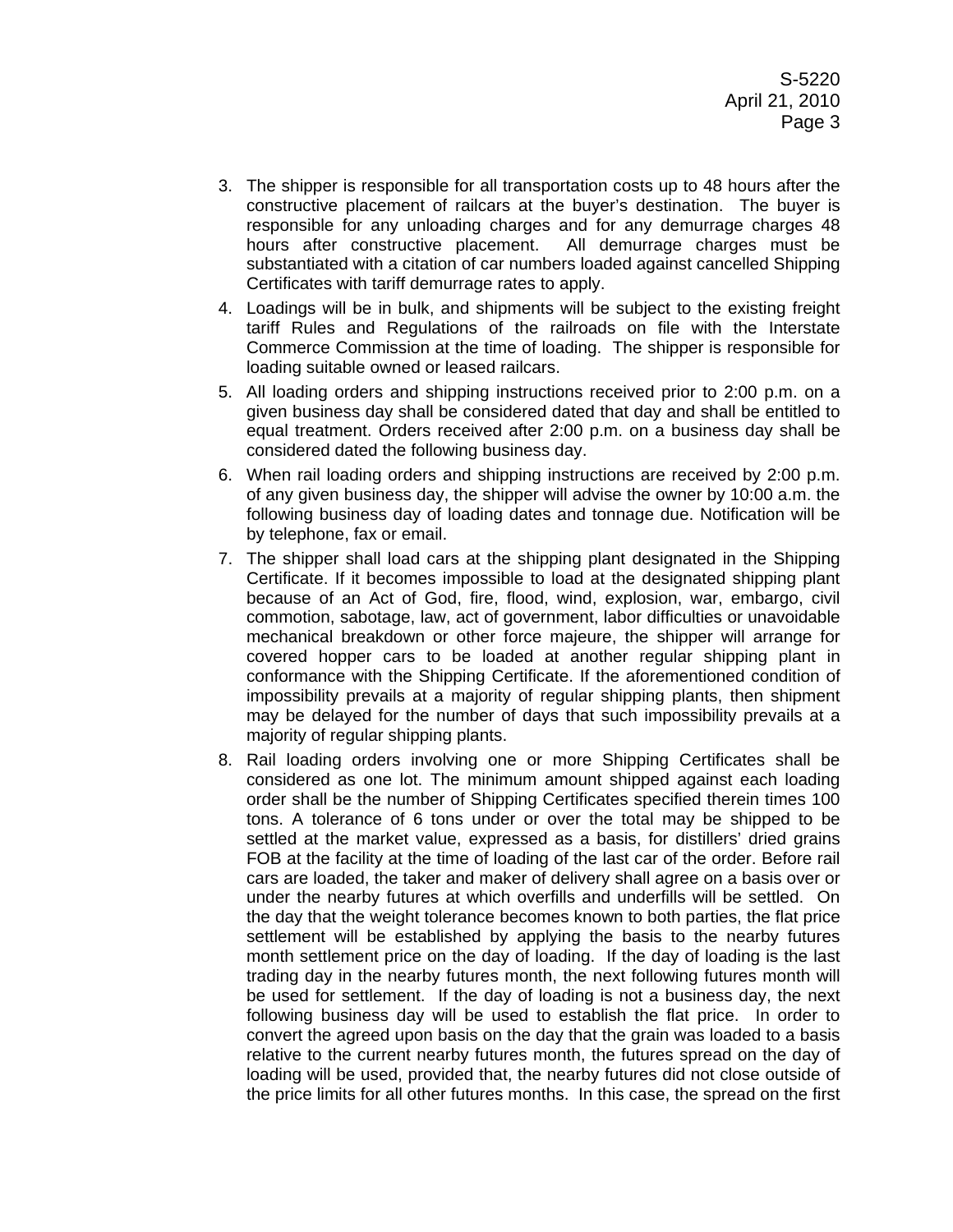following business day that the nearby futures closed within the price limits applicable for all other futures months would be used.

## [ (h) Change of Election for Mode of Load-Out

The buyer may elect to load-out by truck. Truck load-out shall be entitled to equal treatment. A premium of \$7.50/ton shall be applied to all shipments of distillers' dried grains loaded-out by truck and shall be payable on the day truck loading orders are issued. Buyer is not required to pay any tariff rates to seller under truck load-out.

## Truck Loading Procedures

- 1. The owner requesting truck load-out shall furnish written loading orders and shipping instructions to the shipper by the close of business on the first business day following the date of cancellation of Shipping Certificates. The owner shall supply the trucks. Open-top trucks with a minimum capacity of 20 tons must be provided. No vans or trucks with porthole loading shall be acceptable. Owner and shipper shall cooperate to ensure timely placement and loading of truck equipment.
- 2. All truck loading orders and shipping instructions received prior to 2:00 p.m on any given business day shall be considered dated that day and shall be entitled to equal treatment. Orders received after 2:00 p.m. on a business day shall be considered dated the following business day.
- 3. When truck loading orders and shipping instructions are received by 2:00 p.m. on any given business day, the shipper will advise the owner of loading dates and tonnage due by 10:00 a.m. the next business day. Notification will be by telephone, fax or email.
- 4. The shipper shall begin loading against truck loading orders and shipping instructions on the fourth business day after their receipt. The shipper shall load at a minimum of 50 percent of the facility's daily rate of loading until loading is complete.
- 5. Truck loading shall occur during normal truck loading hours, as declared in the plant's application for regularity, and on normal business days. "Normal business days" shall be those on which the Exchange is open for trading of Distillers' Dried Grain futures.
- 6. The owner shall present his trucks for loading at the shipping plant designated in the Shipping Certificate by 12:00 noon on the scheduled loading day. If trucks arrive by 12:00 noon, the shipper shall load the same day or be subject to the penalties and procedures specified in subparagraphs (9) and (10) of this paragraph (Truck Loading Procedures). If trucks arrive after 12:00 noon, the shipper shall be under no obligation to load and the owner shall be subject to the penalties and procedures specified in subparagraphs (7) and (8) of this paragraph.